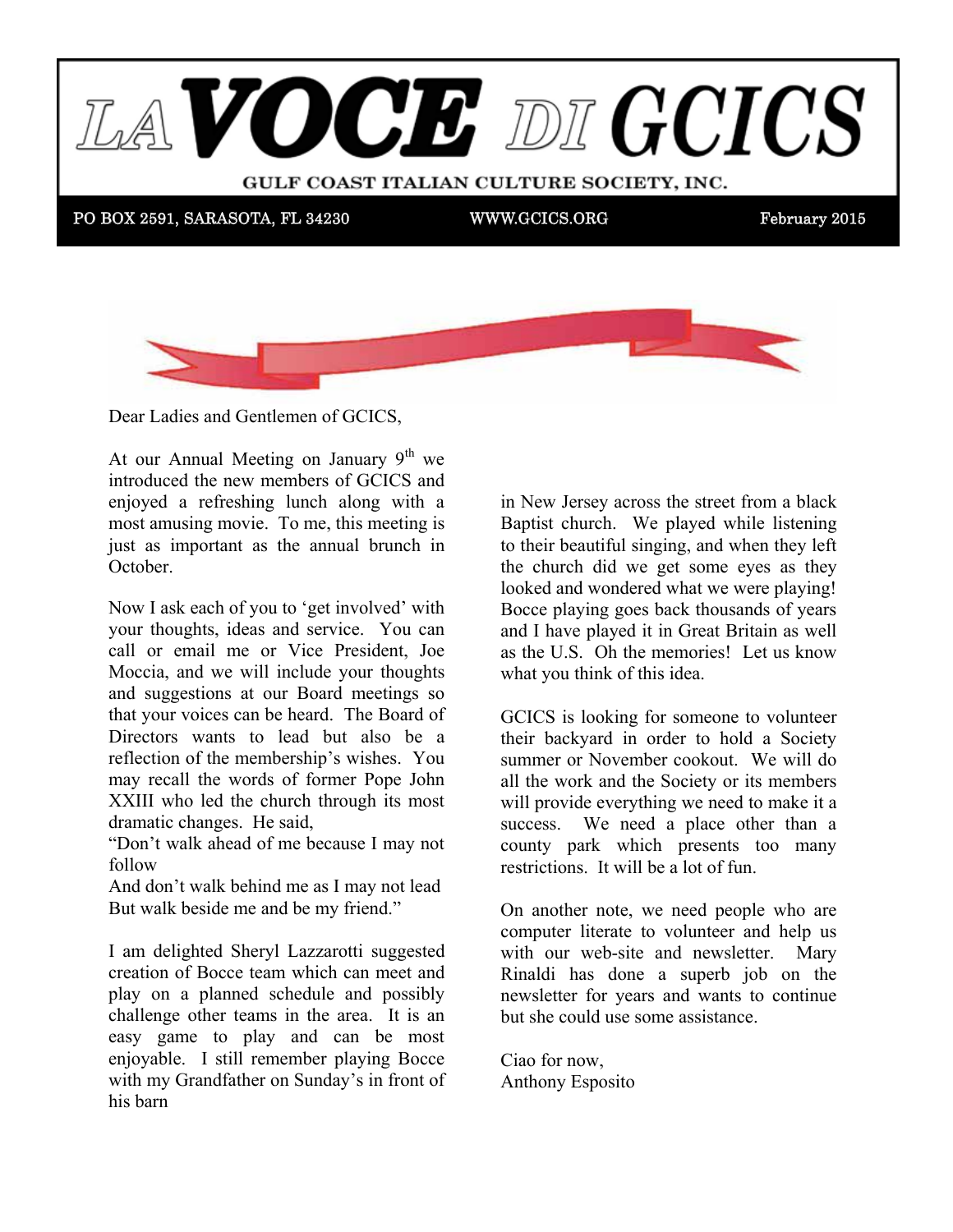Valentine's Day Dance<br>5t. Valentine  $\mathbf \Theta$ 

This year, Valentine's Day will be celebrated at the Lakewood Ranch home of Mary Rinaldi and her husband Jack Norman. It will be a "bring a dish event" where members will bring a bottle of wine and a dish. Mary and Jack will provide the ham, servers, and a four piece band for your dancing pleasure. There will be a nominal charge for tableware items. The type of dish that you will bring will be according to the first letter of your last name. Here are the categories that we will follow:

- $A D$  is assigned a side dish
- $E K$  is assigned a main dish
- $L P$  is assigned a dessert
- $R Z$  is assigned an appetizer



| WHAT:              | <b>Valentine Day Party</b>                                           |  |
|--------------------|----------------------------------------------------------------------|--|
| DATE:              | February 14, 2015                                                    |  |
| TIME:              | 5:30 PM $-9:30$ PM                                                   |  |
| <b>PLACE:</b>      | The home of Mary Rinaldi & Jack Norman                               |  |
| COST:              | \$9.75 per person                                                    |  |
| <b>RESERVE:</b>    | Make check payable to GCICS and mail to:                             |  |
|                    | Mary Rinaldi, 13982 Siena Loop, Lakewood Ranch, FL 34202             |  |
|                    | Phone: 941-907-9056                                                  |  |
| <b>DIRECTIONS:</b> | Take I-75 to exit 213 University Parkway head east on University     |  |
|                    | Parkway to Legacy Blvd. Turn left, pass the gate house until the     |  |
|                    | dead end. Make a left and a quick right onto Siena. Make the first   |  |
|                    | left and the house is the $4th$ on the left hand side of the street. |  |
|                    |                                                                      |  |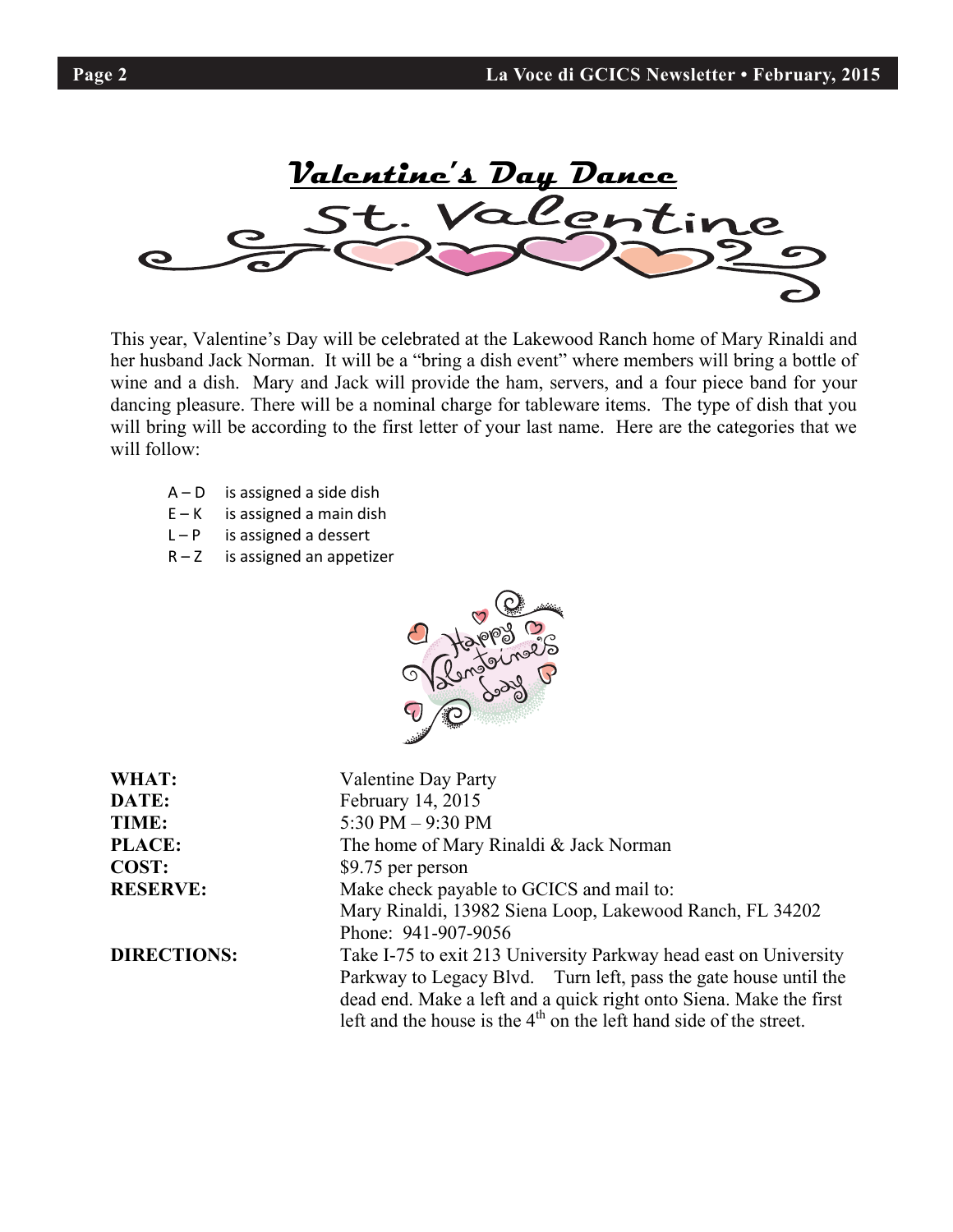## **REVIEW OF TOWN HALL MEETING LUNCH AND A MOVIE JANUARY 9, 2015**



After lunch of deli sandwiches, macaroni salad, and potato chips, President Anthony Esposito called the meeting to order. He asked that Sheryl Lazzarotti sing the "Star Spangled Banner." Instead she sang "America the Beautiful" with a golden mellifluous voice. Then the new members who were present were introduced. Frank Coppa moved that Ellen Roderick, Pat Astore, William Korp, and Isabel Istorico be reelected to the Board of Directors, the motion passed. The meeting was then open to the membership for their input. Two ideas were put forward. The first, more lectures on places to visit in Italy, and the second, the creation of a Bocce team. Finally we settled down to see the movie.



The movie was "Johnny Stecchino" (Johnny Toothpick) staring Oscar award winner Roberto Benigni which was a comedy from Italy. Below is a summary of the movie.

Good hearted but not very worldly-wise, Dante is happy driving the school bus for a group of mentally handicapped children, while feeling he is somehow missing out on life and love. So he is very excited when after nearly being knocked down by her car he meets Maria, who seems immediately enamored of him. He is soon invited to her sumptuous Palermo villa, little suspecting that this is part of a plot. He bears an amazing likeness to Maria's stool-pigeon gangster husband and it would be convenient for them if the mobster, in the shape of Dante, was seen to be dead and buried.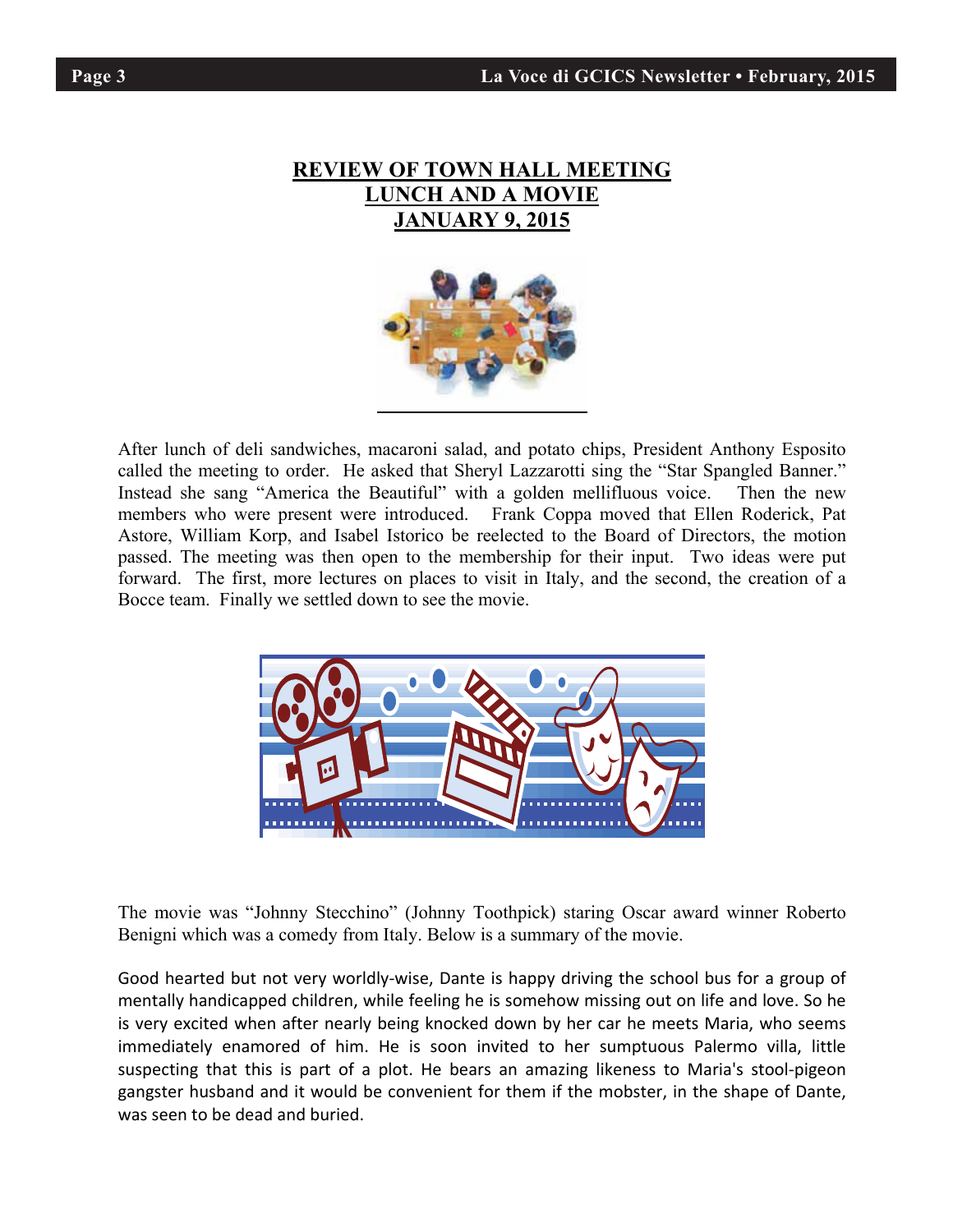# **GCICS CONNECTIONS (Dr. Joseph Polizzi & Dr. Gene McLoone)**

Author: Ellen Roderick, GCICS Secretary

Some of you attended the terrific lecture that Dr. Joseph Polizzi gave on March 7, 2014 entitled *Italian Painters in 19<sup>th</sup> Century Paris.* Members took the opportunity to chat with Joe afterwards. Gene McLoone discovered that one of the displayed books authored by Joe was a fictionalized story about the "Banana King of Johnstown, PA." This peaked Gene's interest because Gene's deceased wife, Kathy Amershek, hailed from Johnstown. He and Kathy made their home in Johnstown upon their retirement (1996) from professorships at the University of Maryland College Park. As Gene and I spoke with Joe, he told us a bit about the book and about his summers spent in Johnstown at his uncles' homes.

There were two homes, both in the Westmont borough of Johnstown. Westmont is where Gene maintains a beautiful Victorian home. Gene and I pledged to find the two homes and photograph them since Joe had not been back to Johnstown, PA in many years. We tracked down the homes, photographed them, spoke with locals about Joe's uncles, and then spent time on the phone with Joe learning more about the Banana King and his family.

Joe's book about the "Banana King" is entitled *The Golden Orrery: Saga of a Sicilian in America* which tells the story of a

young Sicilian who leaves the service of a Sicilian prince to make his future and fortune

in America early in the  $20<sup>th</sup>$  century. He settled in Johnstown, PA and built a hugely successful banana importing business. As the Puma family grew, Mr. Puma built a magnificent home. A second family home was built on the same street. Joe has so many fond memories of summers spent with his cousins, aunts and uncles in Westmont. When Gene and I spoke with Westmont residents, we learned that they recalled hearing about the famous Banana King. Gene's wife's friend, Kitty Ann, lived across the street from the Puma mansion and often played with the great-grandchildren of the Banana King. We met a retired priest who recalled the Puma family attending the Catholic Church in Westmont. So the descendants of the Banana King are well remembered in Johnstown along with the famous king himself. Meanwhile, Joe feels a real attachment to Westmont having spent many adventuresome summers with his relatives. Accompanying this article are three photos: one of Joe & Gene getting acquainted at Joe's presentation; and two photos of the Westmont homes where Joe spent his summers while growing up. The houses are about a mile from Gene's home. Talk about connections – it truly is "a small world after all."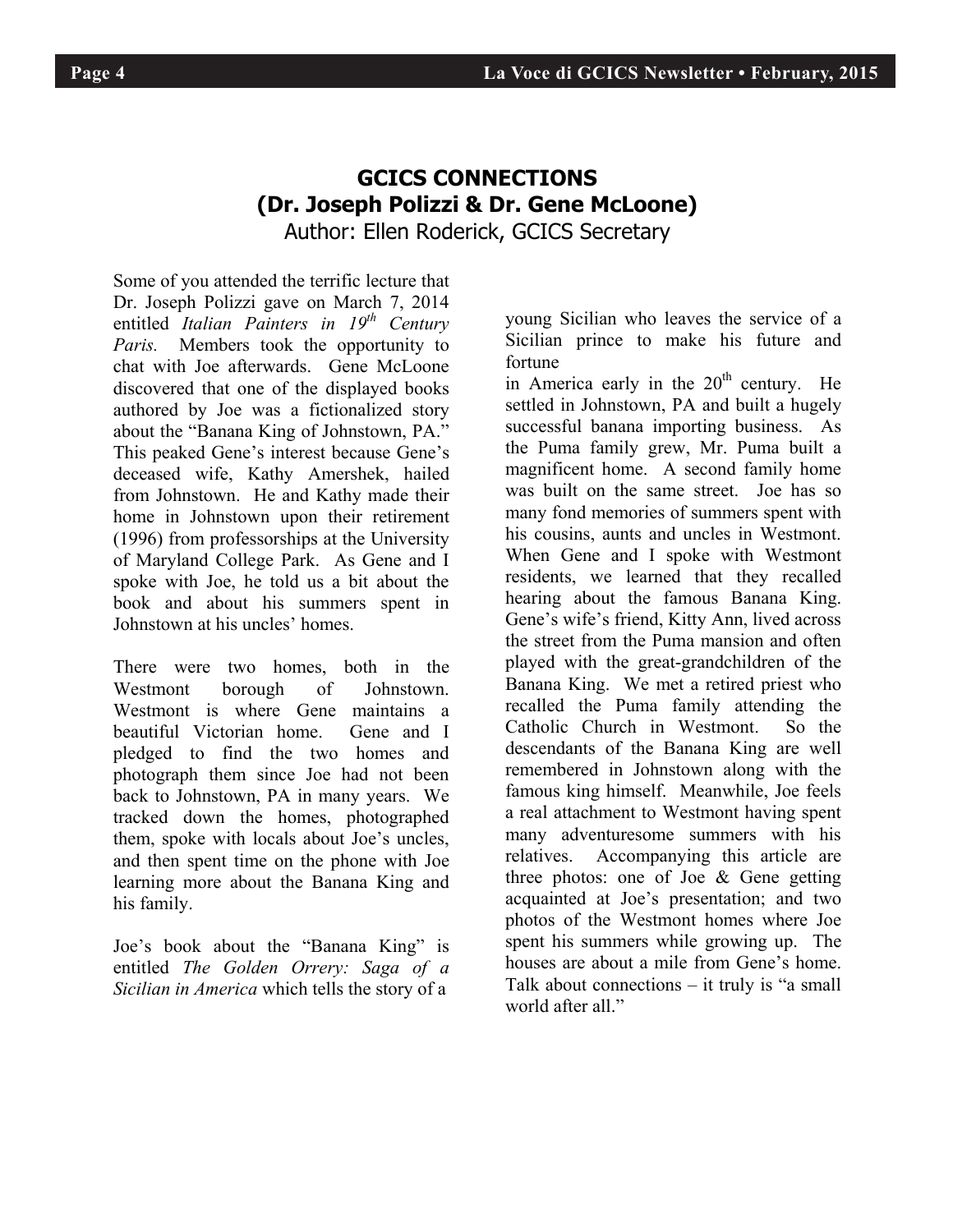



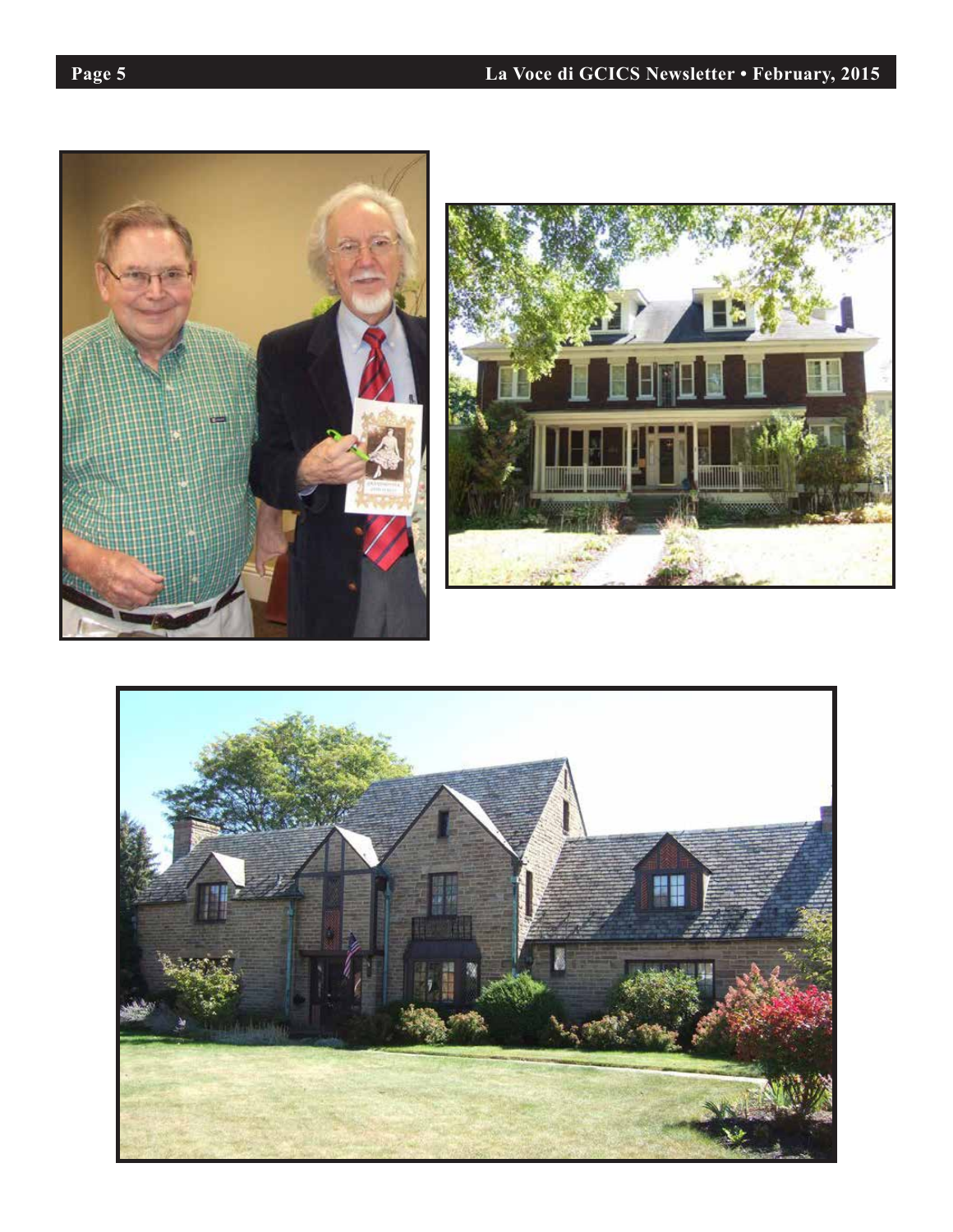## **UPCOMING EVENTS**

### **PLANNING MEETING**

On February 17, 2015 The CCICS will hold its annual planning meeting at Café Baci in the downstairs Garden Room. Lunch will be individual checks. All members are welcome to attend. If you plan to attend, please RSVP to Joe Moccia at 941-387-2039.



Please mark your calendars for this year's Saint Joseph's Day celebration. Because of a confusion of scheduling, we can only get a reservation at Roskamp for March  $20<sup>th</sup>$ .

| WHAT:  | Saint Joseph's Day Celeration                               |
|--------|-------------------------------------------------------------|
| WHERE: | Roskamp, (corner of 13 <sup>th</sup> and US 41 in Sarasota) |
| WHEN:  | March 20 <sup>th</sup> , 2015                               |
| TIME:  | 6PM                                                         |
| COST:  | \$35/PER PERSON                                             |
| RSVP:  | Makes checks payable to GCICS and mail to:                  |
|        | Connie Campisi                                              |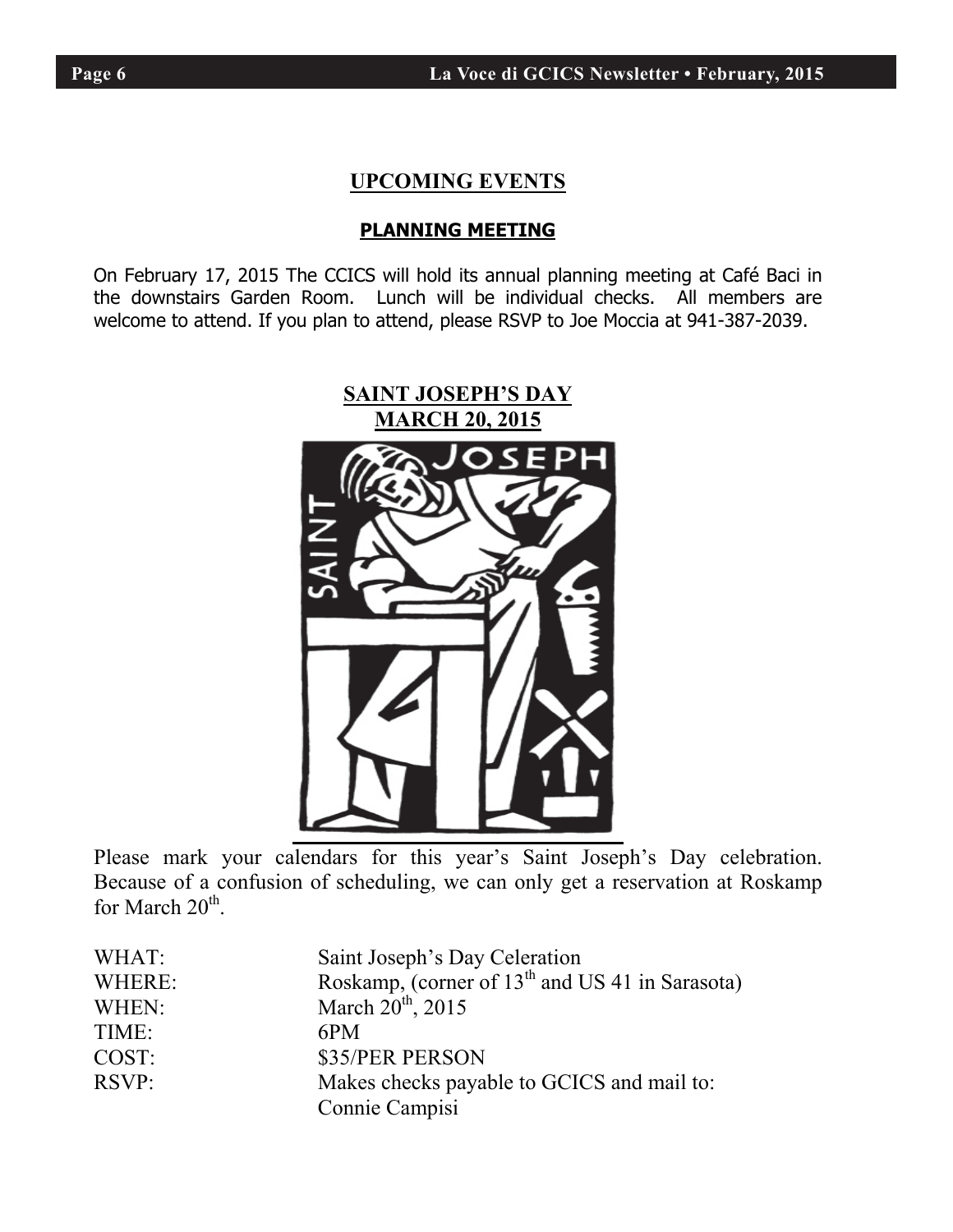٦

#### **OFFICERS/DIRECTORS**

**President**  Anthony Esposito Anth.esposito@gmail.com **Vice President:** Joe Moccia marymoccia@verizon.net **Treasurer:**  Anthony Esposito Anth.esposito@gmail.com **Secretary:**  Ellen Roderick, PhD itrain@erols.com **Membership:** Robert Amedeo bobnatamedeo@comcast.net **Newsletter Editor:** Mary Rinaldi maryfrinaldi@yahoo.com **Scholarship**  Sheryl Lazzarotti slazzarotti@gmail.com **Social & Cultural:** Carmella Campisi 739carmella@comcast.net **Sunshine Lady:**  Isabel Istorico Isabelistorico585@comcast.net

### **Directors at Large:**

Pasqual Astore pat@21stcenturyinternational.com Frank Coppa fcoppa50@gmail.com Patricia Novak principessaitalia@gmail.com William Korp wrkorp@comcast.net

**Coordinator** Website Anthony Cagliostro gcicscholar@gmail.com Restaurant Linda Ahern lindalahern@aol.com

#### **Past Presidents**

| Joseph Raffaele, PhD | 1988-1992 |
|----------------------|-----------|
| Gabriella Thurston   | 1993-2001 |
| Patrick Corsentino   | 2001-2004 |
| Arthur Castraberti   | 2004-2006 |
| Marie Corsentino     | 2007      |
| Mary Amabile Palmer  | 2008-2010 |
| William Korp         | 2010-2014 |
|                      |           |

## **ITALIAN CLASSES 2014-2015 SCHEDULE**

Both the language classes and the conversation classes will be held at The Landings in the Sarasota County Schools Administrative Building located at 1950 Landing Boulevard off US 41. Turn left and park in the lot in front of the blue awning building, #1950. Sweet Tomato Restaurant will be across the parking lot. Take the elevator to the  $2<sup>nd</sup>$  floor. Classes are generally held in room 218, but check the easel each time for GCICS class location.

Basic Italian: Mondays 2:00-4:00 pm Instructor: Patricia Novak – (Home) 941-753-8357 Text and Publisher: Italian: A Self-Guided Study by Eduardo A. Lèbano John Wiley & Sons, Inc. ISBN# 978-0-471-35961-6 February 9, 23 March: 2, 16, 23, 30 April: 6, 13, 20, 27

Italian Conversation: Wednesdays 2:00-4:00 p.m. Instructor: Frank & Pina Pergolizzi – Text: None Cell: 203-583-2323 Home: 941-497-5678

| February | 4, 11, 18, 25    |
|----------|------------------|
| March:   | 4, 18, 25        |
| April:   | 1, 8, 15, 22, 29 |

#### **RESTAURANTS OFFERING 10% DISCOUNT TO MEMBERS PLEASE PATRONIZE THESE RESTAURANTS**

| TLEASE FATRUNIZE THESE RESTAURA |          |
|---------------------------------|----------|
| Café Americano                  | 365-1026 |
| Café Amici                      | 951-6897 |
| Café Baci                       | 921-4848 |
| D'Corato                        | 330-1300 |
| Mona Lisa                       | 377-6562 |
| Phila. Cheesesteaks & Hoagies   | 926-0441 |
| Piatti Italian Bistro           | 923-5570 |
| Primo Restaurante               | 359-3690 |
| Valentino's                     |          |
| Cooper Creek Blvd.              | 359-6400 |
| Clark Road                      | 921-9600 |
|                                 |          |

Note: Café Amalfi is now out of business